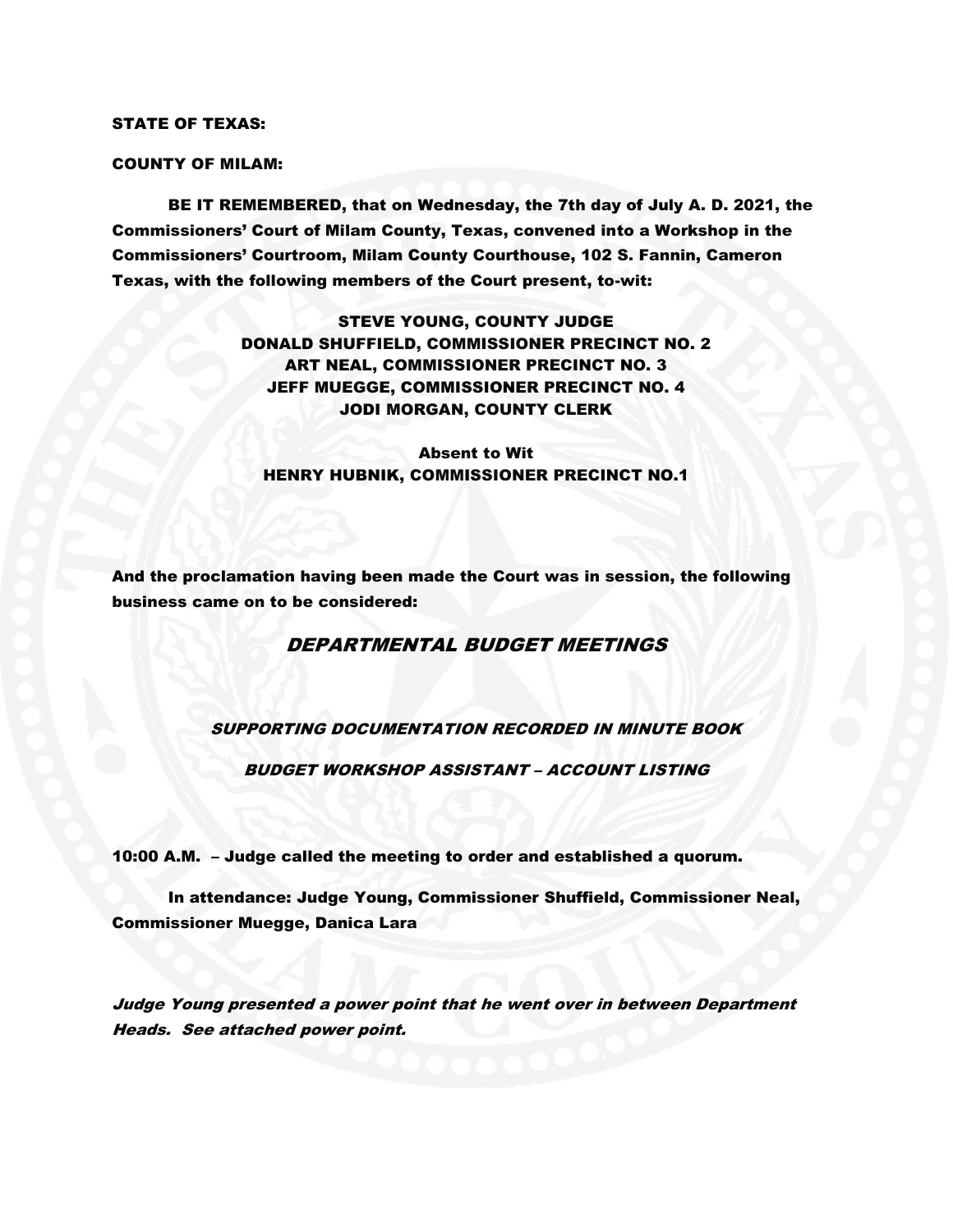## 10:00-10:03a.m. Michelle Poston- Adult Probation

Michelle Poston- I am requesting the same amount of \$17,500 County pays for utilities, building maintenance, office supplies and furniture

## 10:07-10:08- Sam Berry – JP #2

Sam Berry- Asking for an increase for Mary; across the board for all employees The rest of my budget can be left as is

# 10:28am-10:50am- Mike Clore Sheriff Doug Veach and Randy Rodriguez also attended

Sheriff presented a spreadsheet, and sheriff went over his spreadsheet

Going up in my budget due to costs going up; gas, lumber, and food all going up. Need two new deputies up front and two in the Jail Our employees are overworked and underpaid.

I would like to bring Randy up to the front and to also handle IT duties. Would like him to correspond with McLanes and even get some training from them.

Doug Veach- Overtime is killing us; when we take someone to the hospital we are having to stay overnight then with that person out, someone else has to cover that persons job and everyone is filling in spots somewhere

Judge Young- Why are you so short staffed?

Doug Veach- We have 5 open spots and no applications Our Contract with Coryell; Coryell is paying us \$50.00 a day, we want to go up to \$60.00 a day, they are housing out to 7 different agencies McLennan charges \$85.00 a day and we go and pick them up from Coryell San Marcos charges \$55.00 a day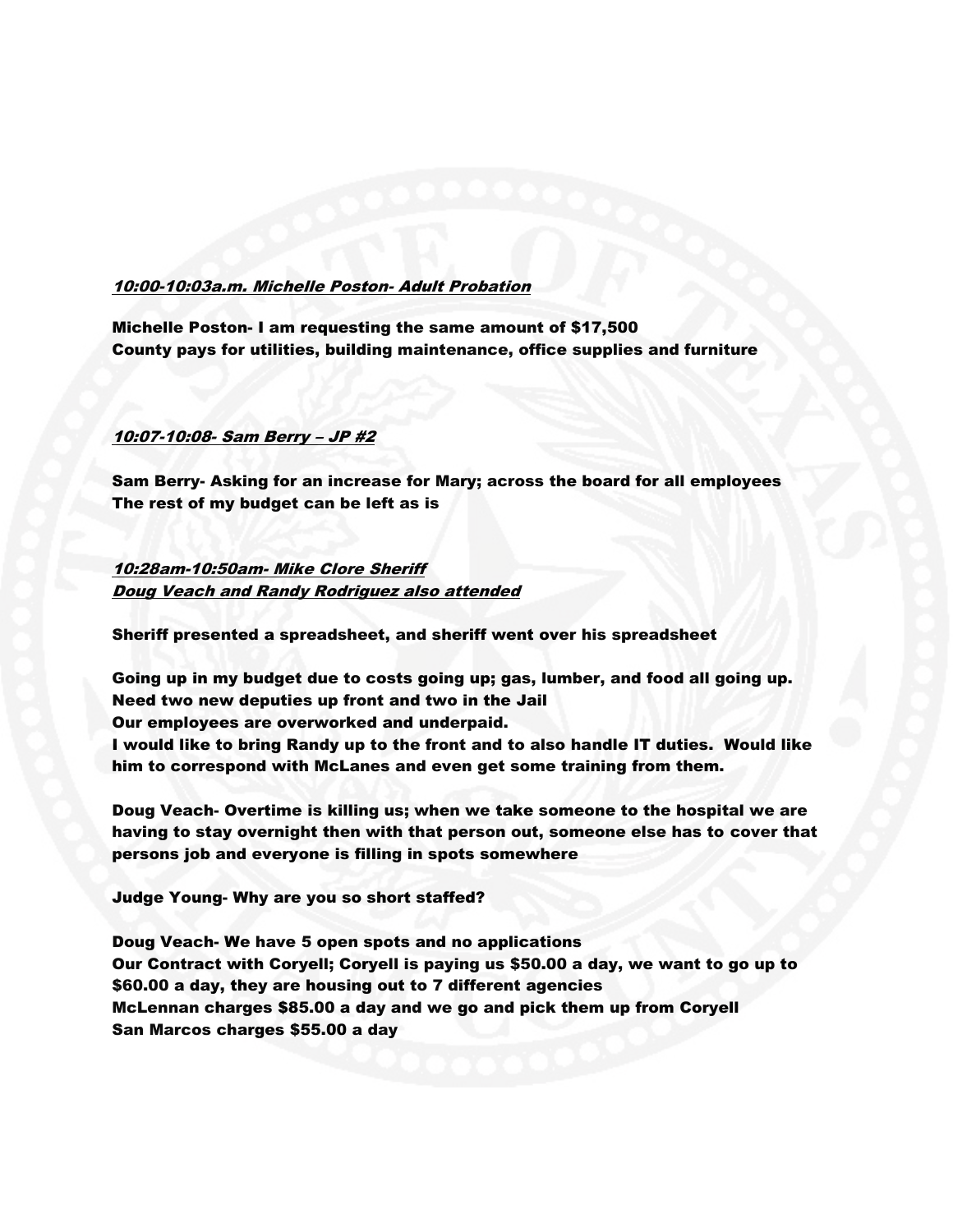Sheriff Clore- I am thinking we should start higher, \$65.00 a day. Our traffic guys are stepping up on citations, writing more tickets, I know it looks like we are asking for a lot, but we don't want to get behind

#### 10:54a.m.-10:56a.m.- David Yarbrough- DPS

David Yarbrough- All I ask is for a pay raise for our admin, budget is fine the way it is

## 10:58am-11:00am- Charlie West- Constable PCT #2

Charlie West- Budget is fine; but Danica can you look and see why my budget is less than the other 3 constables?

Danica- Yes I will look into it

Commissioner Shuffield- Do you use your own personal truck?

### Charlie West- Yes

#### 11:03am-11:09am- James Pratt- Constable PCT #1

James Pratt- I would like some help on the car I drive, if the car breaks, I want to be able to get it fixed, it's a county vehicle. It needs breaks, right now I pay for oil changes and the Sheriff Department doesn't pay for their own oil changes and they drive county vehicles.

Commissioner Shuffield- I am okay with the county paying for oil changes

James Pratt- I am using my vehicle all over Milam County not just Precinct 1, right now I am helping Michael Moehling and serving his citations. So I am just asking for help on the upkeep of the car.

#### 11:16am-11:20am – Andy Isaacs- JP #3

Andy Isaacs- I would like to make my part time- permanent help, \$15.00 an hour and 2 days a week. I have one full time person right now and then one person who works for a program from the State. I have been assisting Williamson County with virtual hearings on cases from 2019. The roof needs to be replaced on the one stop center, the end where the Tax Assessor Collectors office is.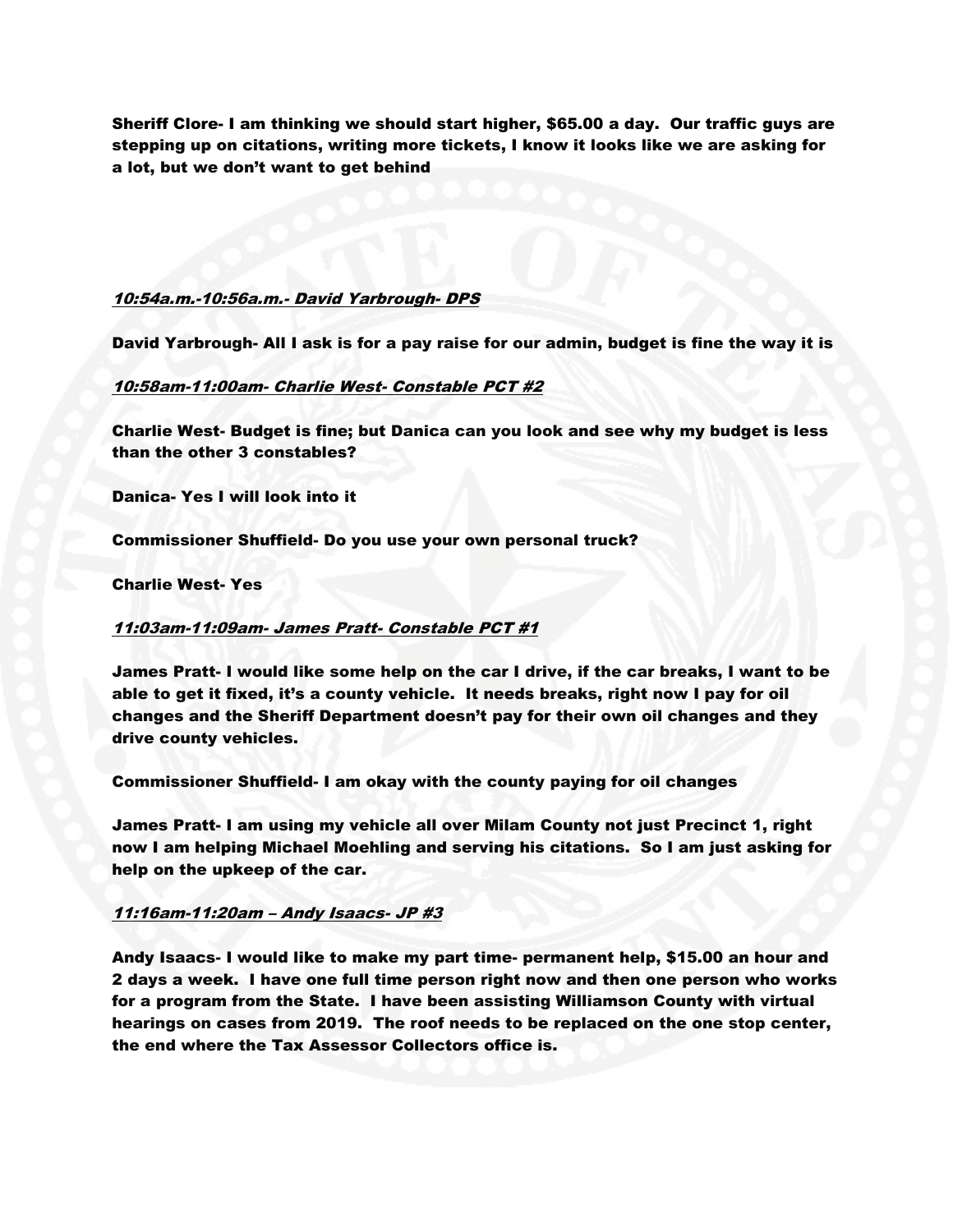## 11:54am-12:03am – Bryan Burns – Emergency Management

I would like to purchase a new truck, the one now has 103,000 miles and its 2-wheel drive. It's an old truck, there is an EMP grant that might pay for part of a new truck, if not it would pay for the equipment that would need to go inside the truck. For a new Emergency Vehicle, I would like a 4-wheel drive. There is a Red Cross trailer at Charlotte Pipe, trailers behind the tax office and the truck will need to be able to pull those trailers if ever needed.

I talked to TDEM and they said to wait until January to see about the grant, the truck would need to be at least a Ford F250, they different options we could look at. But those are already wired for a light bar and radios. Cost estimate is around \$100,000, the EMPG TDEM grant is around \$30,000 with a 50/50 match.

Motion made by Commissioner Neal, seconded by Commissioner Muegge to adjourn the meeting at 12:34 p.m. This motion having been put to vote prevailed, the vote being unanimous.

The above and foregoing Minutes examined and approved in Open Court this day of \_\_\_\_\_\_\_\_\_\_\_\_\_\_\_\_\_\_\_\_, 2021.

County Judge

 $\sim$   $(11122 - 3727)$ 

State of Texas: County of Milam:

I, Jodi Morgan, County Clerk, Milam County, Texas, attest that the foregoing is a true and correct accounting of the Commissioners' Court authorized proceedings for \_\_\_\_\_\_\_\_, day of \_\_\_\_\_\_\_\_\_\_\_\_\_\_\_\_\_\_\_\_\_\_\_\_\_,2020.

County Clerk and Ex-Officio Member of Commissioners' Court, Milam County, Texas

\_\_\_\_\_\_\_\_\_\_\_\_\_\_\_\_\_\_\_\_\_\_\_\_\_\_\_\_\_\_\_\_\_\_\_\_\_\_\_\_\_\_\_